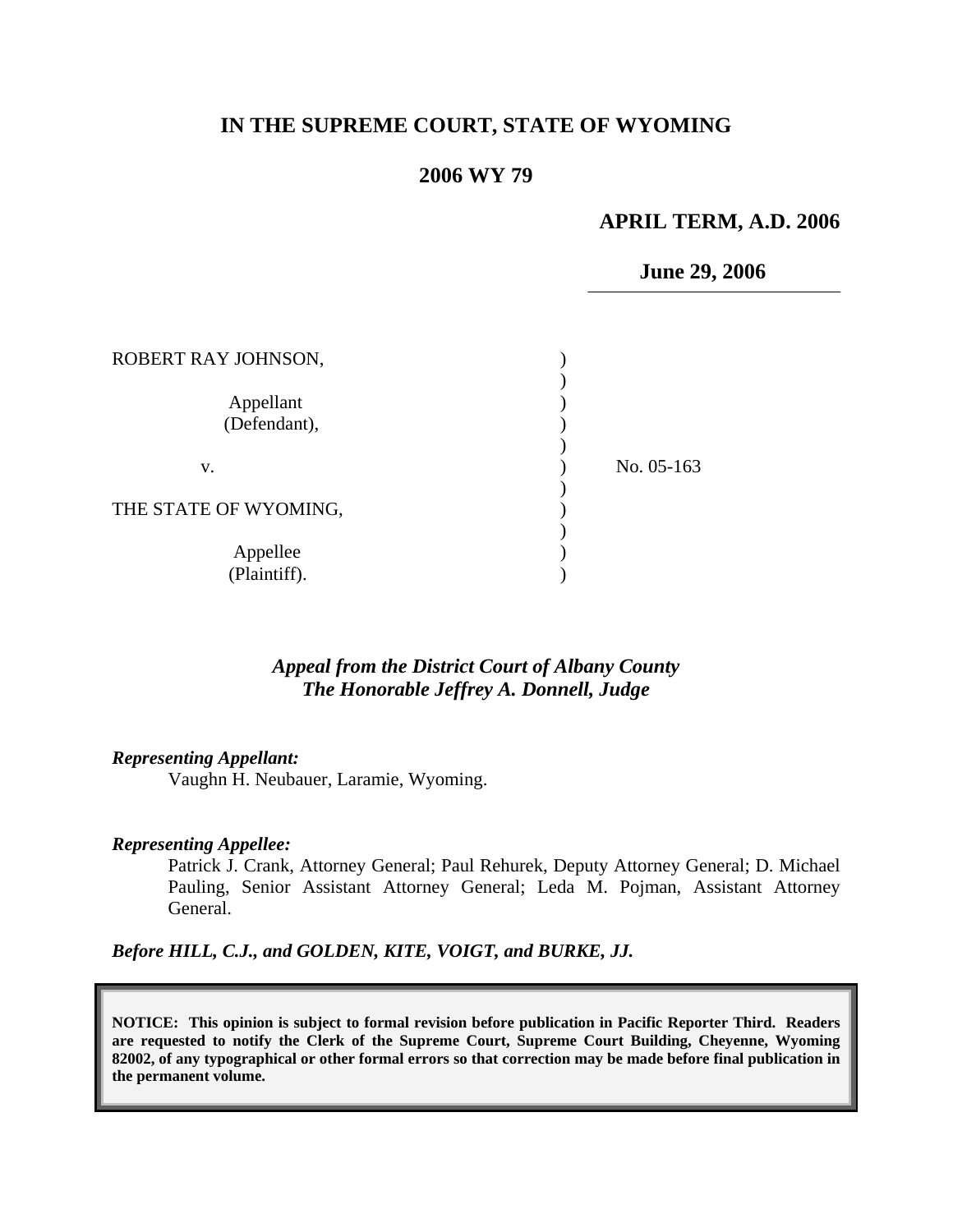### **BURKE, Justice.**

[¶1] Robert Ray Johnson was driving a rental car when he was stopped for speeding. When it was discovered that Mr. Johnson was an unauthorized driver of the rental car, the car was impounded. An inventory search led to the discovery of narcotics in a duffle bag belonging to Mr. Johnson. Mr. Johnson filed a motion to suppress evidence obtained during the inventory search. The district court denied the motion. Subsequently, Mr. Johnson entered a conditional guilty plea to one count of possession of a controlled substance with intent to deliver and one count of felony possession of a controlled substance. On appeal, he contends the district court erred by denying his motion to suppress. We affirm.

#### *ISSUES*

[¶2] Mr. Johnson presents two issues on appeal:

- I. The district court erred when it concluded that Trooper Dyer had a right to include Mr. Johnson's belongings with an impounded vehicle when he was not under arrest and Trooper Dyer lacked reasonable suspicion to believe that his baggage contained contraband or weapons.
- II. The district court erred when it concluded that Article One, Section Four of the Wyoming Constitution as applied to Mr. Johnson permits the opening of closed containers during inventory searches when the Trooper lacked any objective indication that his baggage contained contraband or weapons.

The State frames the issue on appeal as:

Did the district court properly deny [Mr. Johnson's] motion to suppress?

### *FACTS*

[¶3] On August 8, 2004, Wyoming Highway Patrol Trooper Dan Dyer stopped a rental car driven by Mr. Johnson for traveling 89 miles per hour in a 75 mile per hour zone on Interstate 80. Trooper Dyer approached the vehicle and requested a driver's license. He also obtained the rental car agreement from Mr. Johnson. Upon examination of the agreement, Trooper Dyer determined that Mr. Johnson and his passenger were not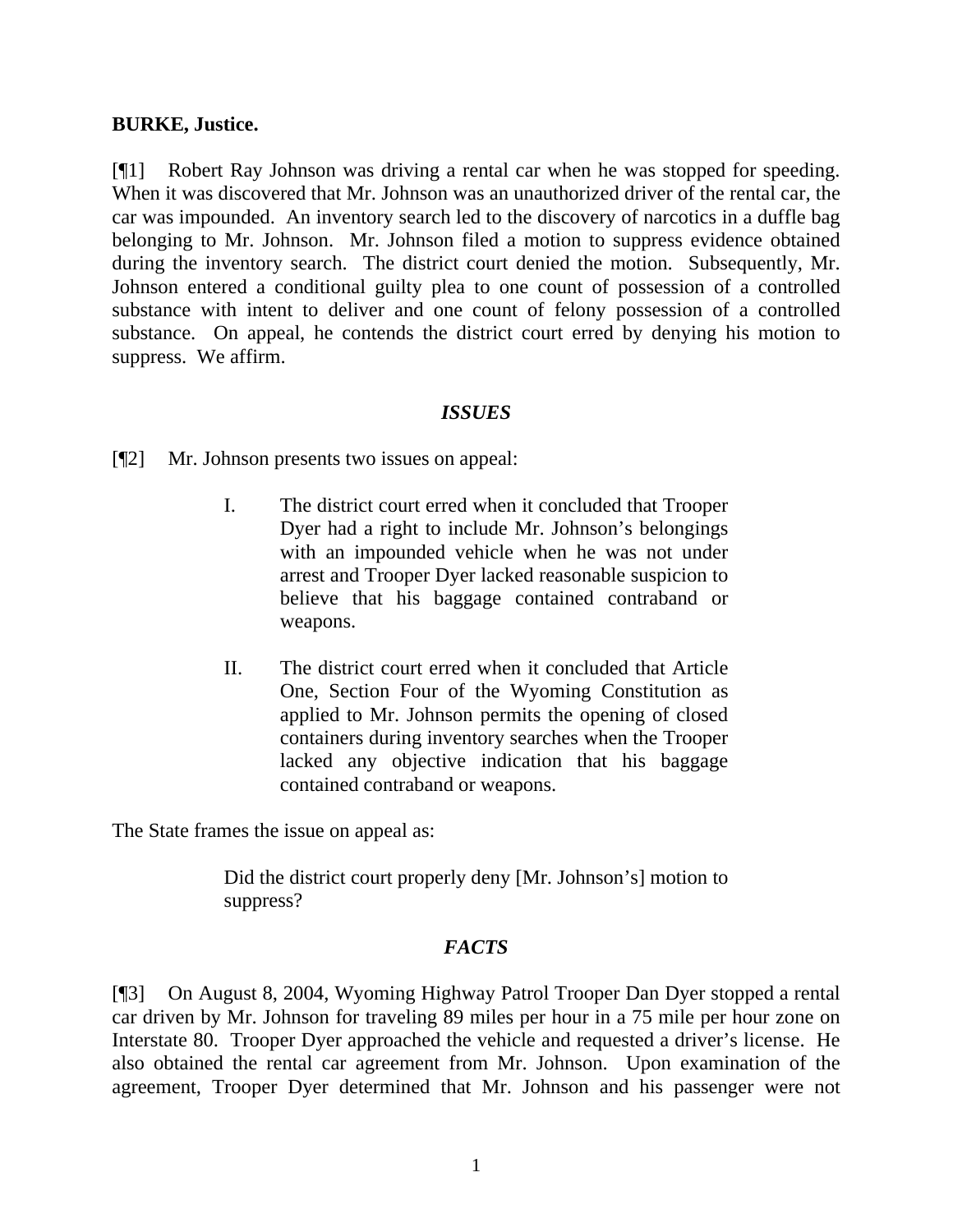authorized drivers. Trooper Dyer contacted dispatch to inquire whether the rental company wanted the vehicle impounded. While waiting for a response, Trooper Dyer prepared a speeding citation for Mr. Johnson.

[¶4] Dispatch advised Trooper Dyer that the rental company wanted the vehicle impounded. Trooper Dyer informed Mr. Johnson of the impoundment and that an inventory of the vehicle's contents would be taken pursuant to Wyoming Highway Patrol policy. In the course of conducting the inventory, Trooper Dyer unzipped a duffle bag. He discovered two clear sacks containing what he believed to be marijuana.

[¶5] Mr. Johnson was arrested and subsequently charged with one count of possession of a controlled substance with intent to deliver, one count of felony possession of a controlled substance, and one count of conspiracy to deliver a controlled substance. The conspiracy charge was eventually dismissed. On September 30, 2004, Mr. Johnson filed a motion to suppress evidence, contending that the search violated the Fourth and Fourteenth Amendments to the United States Constitution and article 1, § 4 of the Wyoming Constitution. After a hearing, the district court denied the motion.

[¶6] On November 22, 2004, Mr. Johnson entered a conditional guilty plea to the two remaining counts specifically reserving the right to appeal the denial of his motion to suppress. A sentencing hearing was held on April 5, 2005. Mr. Johnson was sentenced to not less than three nor more than five years incarceration on count one and not less than two nor more than four years incarceration on count two. The sentences were ordered to be served concurrently. The district court recommended that Mr. Johnson participate in the boot camp program. Mr. Johnson timely filed this appeal.

# *STANDARD OF REVIEW*

[¶7] We recently set forth our standard of review for the denial of a motion to suppress in *O'Boyle v. State,* 2005 WY 83, ¶ 18, 117 P.3d 401, 407 (Wyo. 2005):

> Rulings on the admissibility of evidence are within the sound discretion of the trial court. *Urbigkit v. State*, 2003 WY 57, ¶ 39, 67 P. 3d 1207, ¶ 39 (Wyo. 2003). We will not disturb such rulings absent a clear abuse of discretion. *Id*. An abuse of discretion occurs when it is shown the trial court reasonably could not have concluded as it did. *Hannon v. State*, 2004 WY 8, ¶ 13, 84 P. 3d 320, ¶ 13 (Wyo. 2004). Factual findings made by a trial court considering a motion to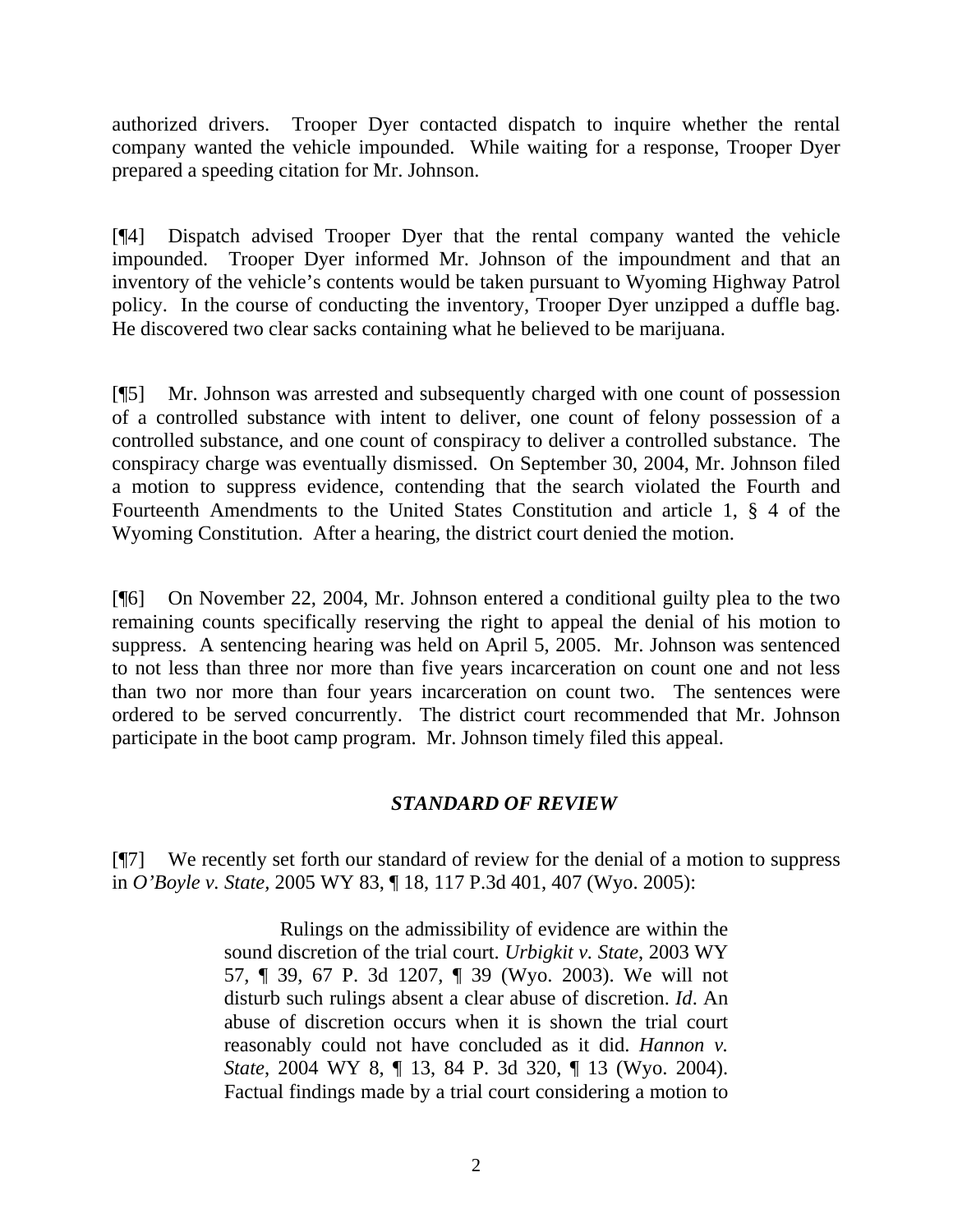suppress will not be disturbed unless the findings are clearly erroneous. *Meek v. State*, 2002 WY 1, ¶ 8, 37 P. 3d 1279, ¶ 8 (Wyo. 2002). Because the trial court has the opportunity to hear the evidence, assess witness credibility, and draw the necessary inferences, deductions, and conclusions, we view the evidence in the light most favorable to the trial court's determination. *Id.* Whether an unreasonable search or seizure occurred in violation of constitutional rights presents a question of law and is reviewed *de novo*. *Vasquez v. State*, 990 P.2d 476, 480 (Wyo. 1999).

# *DISCUSSION*

[¶8] Mr. Johnson asserts that the district court erred by denying his motion to suppress for two reasons. First, Mr. Johnson claims that his personal belongings should not have been included in the inventory of the rental vehicle. Second, Mr. Johnson contends that even if his belongings were properly included in the search, article 1, § 4 of the Wyoming Constitution prohibits the search of closed containers during an inventory search.

## *Inclusion of Mr. Johnson's Belongings in the Inventory Search*

[¶9] Mr. Johnson claims that his belongings were impermissibly searched because he was not under arrest at the time of the search and Trooper Dyer did not have reasonable suspicion or probable cause to search for evidence of a crime. To support his contention, Mr. Johnson states that a traffic stop is a seizure of both the person and the vehicle stopped and, therefore, probable cause, reasonable suspicion, or consent was required for Trooper Dyer to detain Mr. Johnson. Further, Mr. Johnson states that detentions must not be unnecessarily prolonged and they must be reasonable under all the circumstances. He asserts that Trooper Dyer had "no objectively reasonable reason to suspect Mr. Johnson of doing anything wrong other than speeding and violating a rental contract." He claims that absent probable cause or reasonable suspicion, Mr. Johnson should have been able to proceed on his way. In making his claim, Mr. Johnson does not contend that it was improper to impound the rental car or that an inventory search of the vehicle was impermissible. Rather, he contends he should have been permitted to retrieve his baggage prior to the search.

[¶10] As Mr. Johnson correctly notes, searches and seizures are governed by a standard of reasonableness under the circumstances. *See O'Boyle,* 117 P.3d at 401; *Vasquez v. State*, 990 P.2d 476, 488 (Wyo. 1999). "An investigative detention must be temporary, lasting no longer than necessary to effectuate the purpose of the stop, and the scope of the detention must be carefully tailored to its underlying justification." *Campbell v. State*, 2004 WY 106, ¶ 12, 97 P.3d 781, 784 (Wyo. 2004). The detention of a driver and his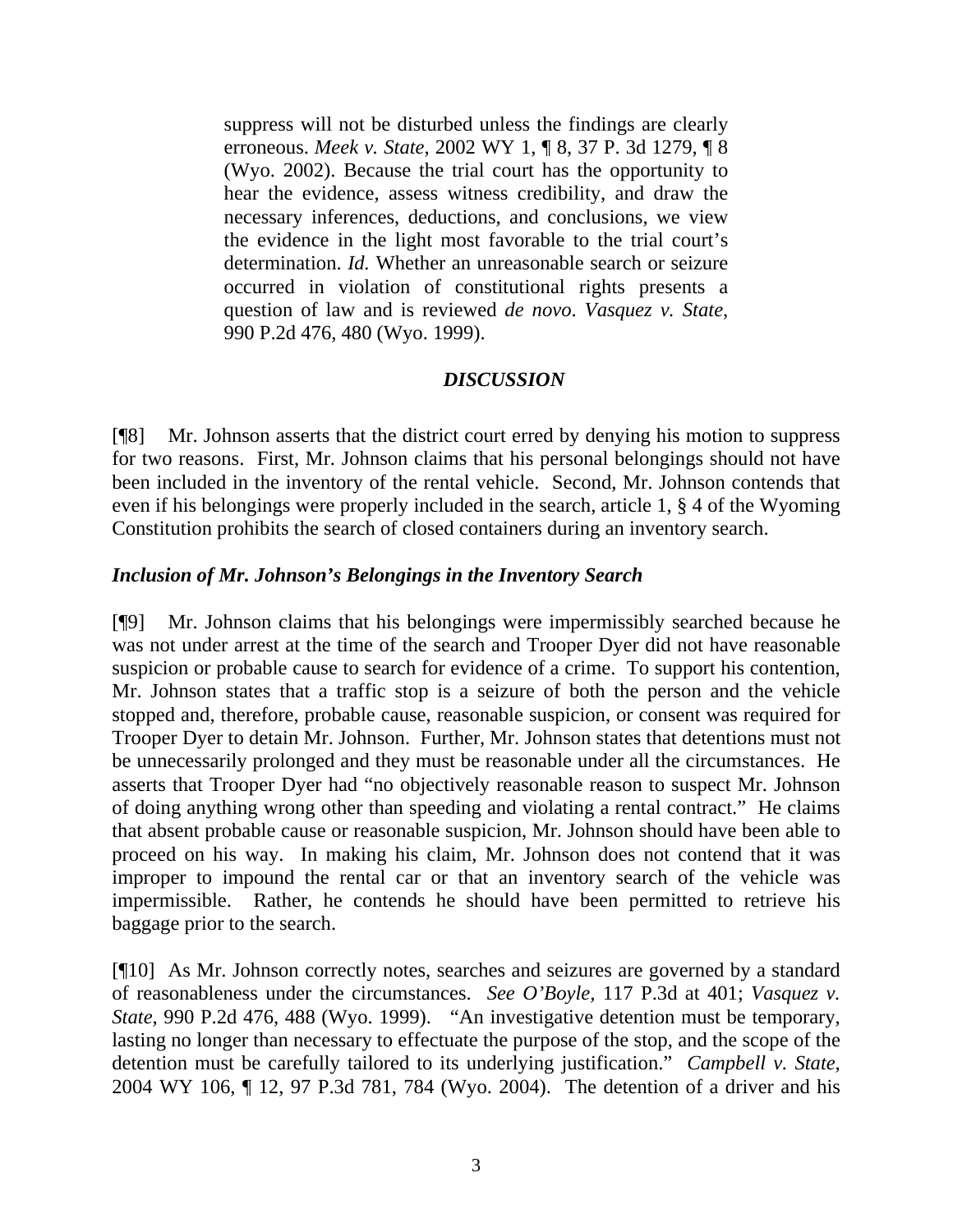vehicle must only be for a period of time reasonably necessary to complete routine matters. *Id.* We must consider whether the detention of Mr. Johnson was reasonable in light of the circumstances.

[¶11] Mr. Johnson does not contest the validity of the initial traffic stop. His claim is that once he was issued the citation, he should have been permitted to retrieve his belongings and allowed to leave. We have previously held that once a driver "has produced a valid driver's license and proof that he is entitled to operate the vehicle, he must be allowed to proceed without further delay." *Campbell*, ¶ 12, 97 P.3d at 785. However, in the course of this traffic stop, Trooper Dyer discovered that Mr. Johnson was an unauthorized driver of the rental car. At that point, it became necessary to detain Mr. Johnson while the rental company was contacted. *See Lindsay v. State*, 2005 WY 34, ¶ 25, 108 P.3d 852, 859 (Wyo. 2005) (finding that the investigation of the potential unauthorized use of a rental vehicle was a reasonably sufficient reason to continue to detain the driver after a traffic stop).

[¶12] Under the circumstances, we also find the length of the detention was not unreasonable. The entire stop took forty minutes – twenty minutes of which were related to the impoundment and search of the vehicle. Of those twenty minutes, seven minutes expired while Trooper Dyer waited to hear how the rental company wished to handle the situation. Another five of those minutes were spent explaining to Mr. Johnson why the impoundment was necessary and the Wyoming Highway Patrol's policy on inventory searches. The remaining time was spent conducting the inventory. *Compare Lindsay*, ¶ 25, 108 P.3d at 859 (one hour and sixteen minute detention found reasonable to permit the officers to investigate the possible unauthorized use of a rental vehicle).

[¶13] We disagree with Mr. Johnson that reasonable suspicion or probable cause was required to justify an inventory of the items in the vehicle. Inventory searches are a well recognized exception to the prohibition against unreasonable searches and seizures under the Fourth Amendment to the United States Constitution and article 1, § 4 of the Wyoming Constitution. *See Roose v. State*, 759 P.2d 478, 481 (Wyo. 1988). "The requirement for a warrant is excused because probable cause is irrelevant when a search is undertaken for the purpose of an inventory rather than for an investigation." *Id.* at 482. *See also Williams v. State*, 557 P.2d 135, 139 (Wyo. 1976) (stating that "probable cause, as it is usually required, is not necessary for an inventory search."). This is so because a "standardized inventory search is a routine, non-criminal administrative caretaking function." *U.S. v. Hall*, 391 F. Supp. 2d 760, 766 (Dist. Iowa 2005).

[¶14] Mr. Johnson's contention that his baggage should have been released to him prior to the inventory, if taken to its logical conclusion, would defeat the purpose for inventory searches. Inventory searches serve to protect the owner's property while it remains in police custody; protect police against claims or disputes over lost or stolen property; and protect the police from potential danger. *South Dakota v. Opperman*, 428 U.S. 364, 369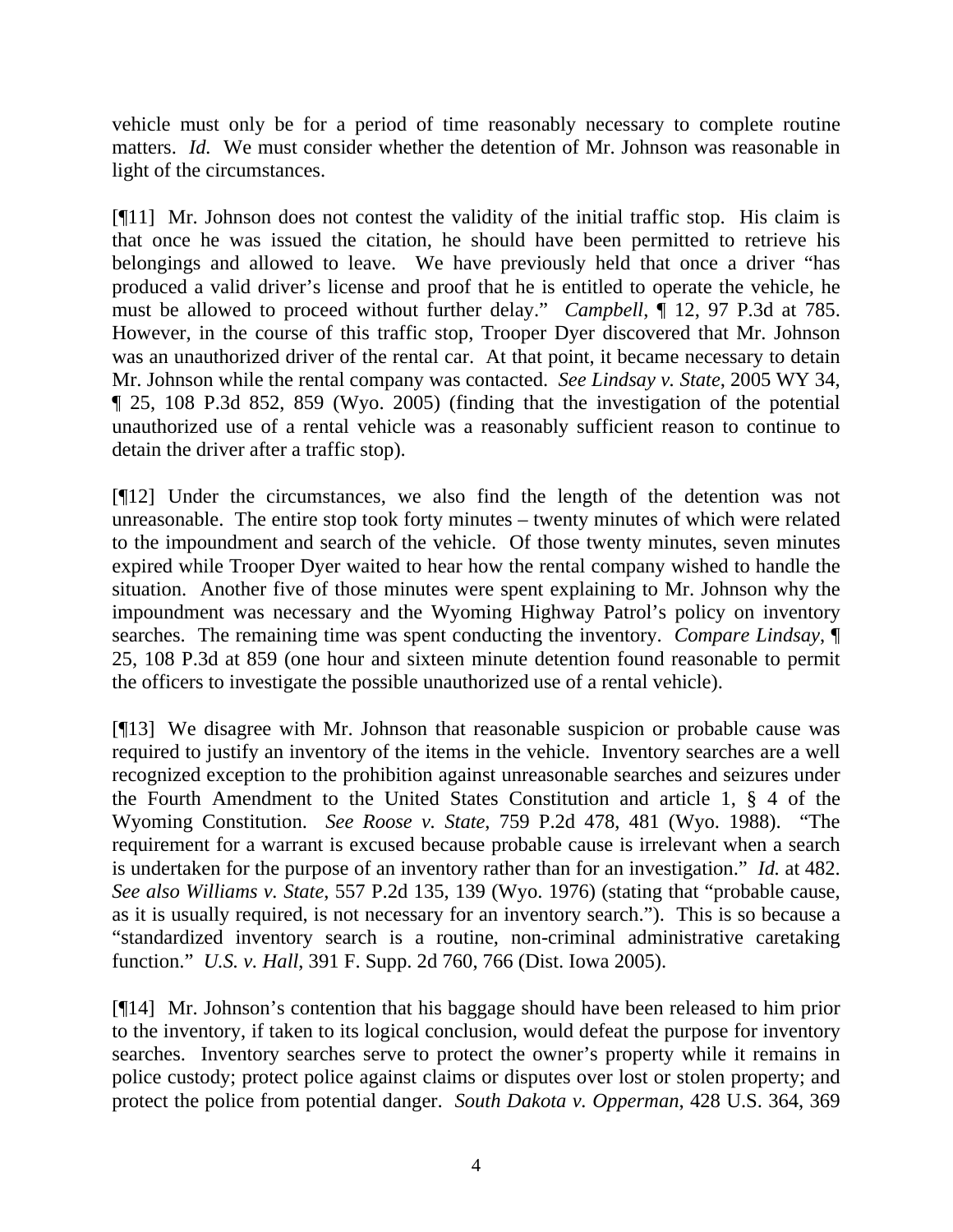(1976). Inventory searches of impounded vehicles are not unreasonable if conducted pursuant to standardized police procedures. *See Perry v. State*, 927 P.2d 1158, 1166 (Wyo. 1996); *Vargas-Rocha v. State*, 891 P.2d 763, 767 (Wyo. 1995).

[¶15] The Wyoming Highway Patrol has a standardized policy which states in pertinent part:

> Any time a Trooper takes charge of a vehicle, he/she is responsible for the safety of the contents, to a reasonable degree. A property inventory is necessary to confirm the presence and condition of personal property within the vehicle.

> When a vehicle is towed to a place of safe-keeping or a Trooper takes charge of a vehicle for any reason, the vehicle and contents shall be inventoried and recorded on the proper form. **The inventory shall also include the inspection of closed and sealed containers**.

(Second emphasis added.) This policy was introduced at the suppression hearing in conjunction with testimony from Trooper Dyer concerning the policy. The policy was explained to Mr. Johnson prior to the initiation of the inventory search. Mr. Johnson does not contend that the policy itself was unreasonable or ambiguous or that Trooper Dyer failed to follow standardized procedures.

[¶16] Mr. Johnson did not request his belongings prior to the inventory search. Even if he had, we find Trooper Dyer was not required to provide them until after the contents were inventoried. Pursuant to the Wyoming Highway Patrol's policy, once a Trooper takes control of a vehicle, he or she is responsible for the safety of its contents. Trooper Dyer took control of the vehicle upon determining that Mr. Johnson was an unauthorized driver. At that point, Trooper Dyer was required to conduct the inventory. Trooper Dyer had no way of knowing whether the contents in the car belonged to Mr. Johnson or a third party. By taking an inventory of the items prior to releasing them, Trooper Dyer was protecting against future claims. Trooper Dyer also protected himself from the possibility of hidden weapons that Mr. Johnson would have acquired if the baggage was returned to him prior to inspection and inventory.

[¶17] In sum, we find that Mr. Johnson was not unreasonably detained during the traffic stop. Due to the non-investigatory nature of the inventory, individualized suspicion was not required for Trooper Dyer to temporarily keep Mr. Johnson's belongings with the vehicle until the inventory was concluded. Furthermore, in order to fulfill the purposes behind inventory searches, it is reasonable to conduct an inventory before releasing any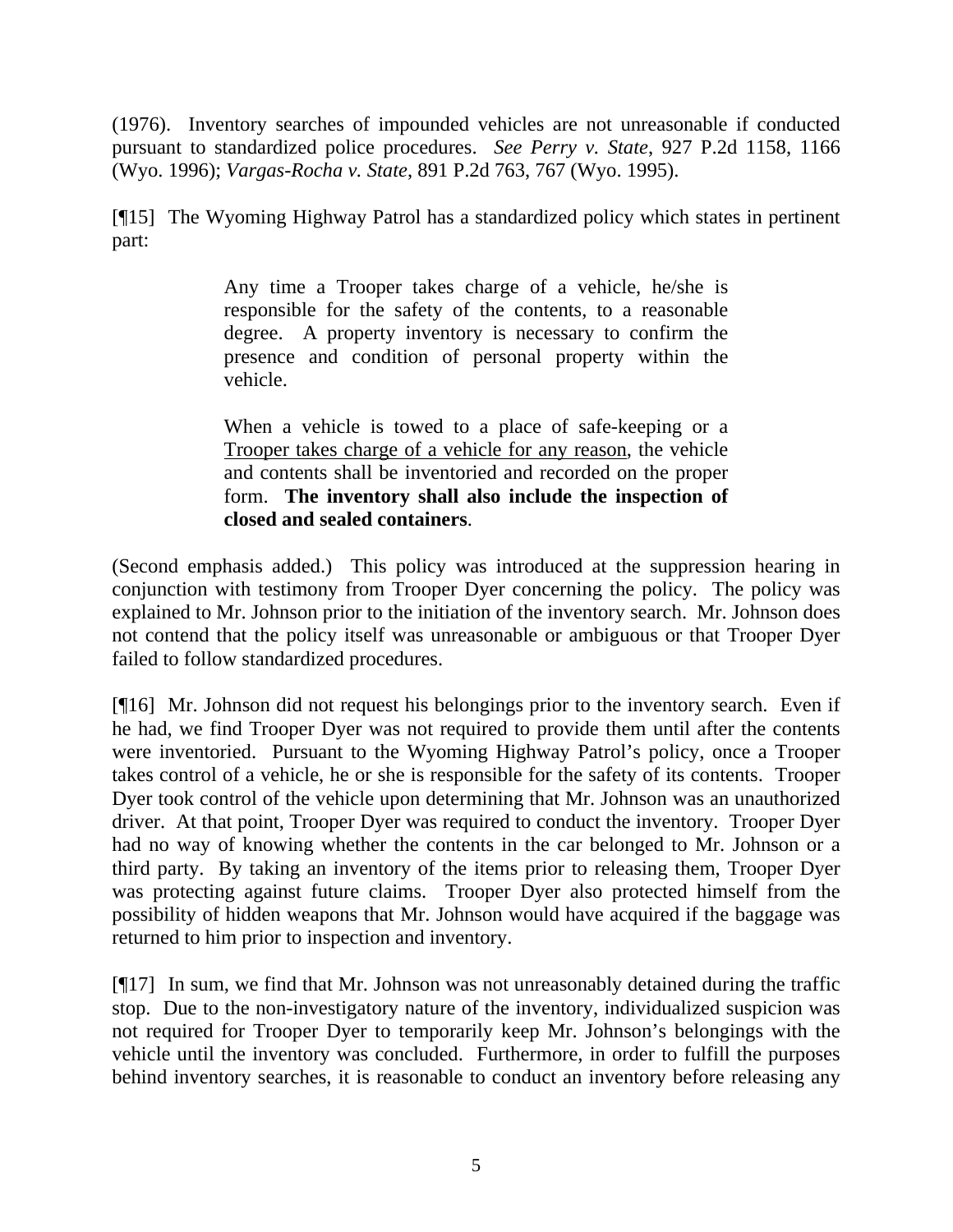items from an impounded vehicle. As a result, the district court did not err by denying the motion to suppress on this issue.

# *Closed Container Searches*

[¶18] Mr. Johnson contends that even if his belongings were properly included in the search, article [1](#page-6-0),  $\S$  4 of the Wyoming Constitution<sup>1</sup> prohibits the opening of closed containers during an inventory. In making his contention, Mr. Johnson acknowledges that this Court has "long recognized the doctrine of inventory searches." He concedes that under the Fourth Amendment, a bright line rule permits inventory searches of closed containers, if conducted in good faith pursuant to standardized police policy, and the search is not a ruse for the general rummaging for criminal evidence. *See Opperman*, 428 U.S. at 369; *Colorado v. Bertine*, 479 U.S. 367 (1987); *Florida v. Wells*, 495 U.S. 1 (1990). This bright line rule exists under the Fourth Amendment because "a single familiar standard is essential to guide police officers, who have only limited time and expertise to reflect on and balance the social and individual interests involved in the specific circumstances they confront." *Bertine*, 479 U.S. at 375.

[¶19] We recently provided a general overview for conducting a state constitutional analysis in *O'Boyle,* ¶ 23, 117 P.3d at 408. We reiterated that we use six "*non-exclusive* neutral criteria" for consideration in analyzing a claim under our state constitution: 1) the textual language of the provisions; 2) differences in the texts; 3) constitutional history; 4) preexisting state law; 5) structural differences; and 6) matters of particular state or local concern. *Id.*, ¶ 24, 117 P.3d at 408. *See also Saldana v. State*, 846 P.2d 604, 622 (Wyo. 1993).

[¶20] For his analysis under the foregoing factors, Mr. Johnson first points to our discussion in *O'Boyle* where we found that the first three criteria are of little assistance. *O'Boyle*, ¶ 24, 117 P.3d at 408-409. We stated that with the exception of "the affidavit requirement for search warrants, the text of Wyoming's search and seizure provision is substantially the same as the Fourth Amendment." *Id*. No further discussion of those factors is necessary. Factor four requires an examination of preexisting state law. Wyoming precedent dating back as early as 1976 has permitted the opening of closed containers during inventory searches. *See, e.g., Williams*, 557 P.2d at 139; *Roose*, 759

 $\overline{a}$ 

#### **§ 4. Security against search and seizure.**

 The right of the people to be secure in their persons, houses, papers and effects against unreasonable searches and seizures shall not be violated, and no warrant shall issue but upon probable cause, supported by affidavit, particularly describing the place to be searched or the person or thing to be seized.

<span id="page-6-0"></span><sup>&</sup>lt;sup>1</sup> Article 1,  $\S$  4 of the Wyoming Constitution provides: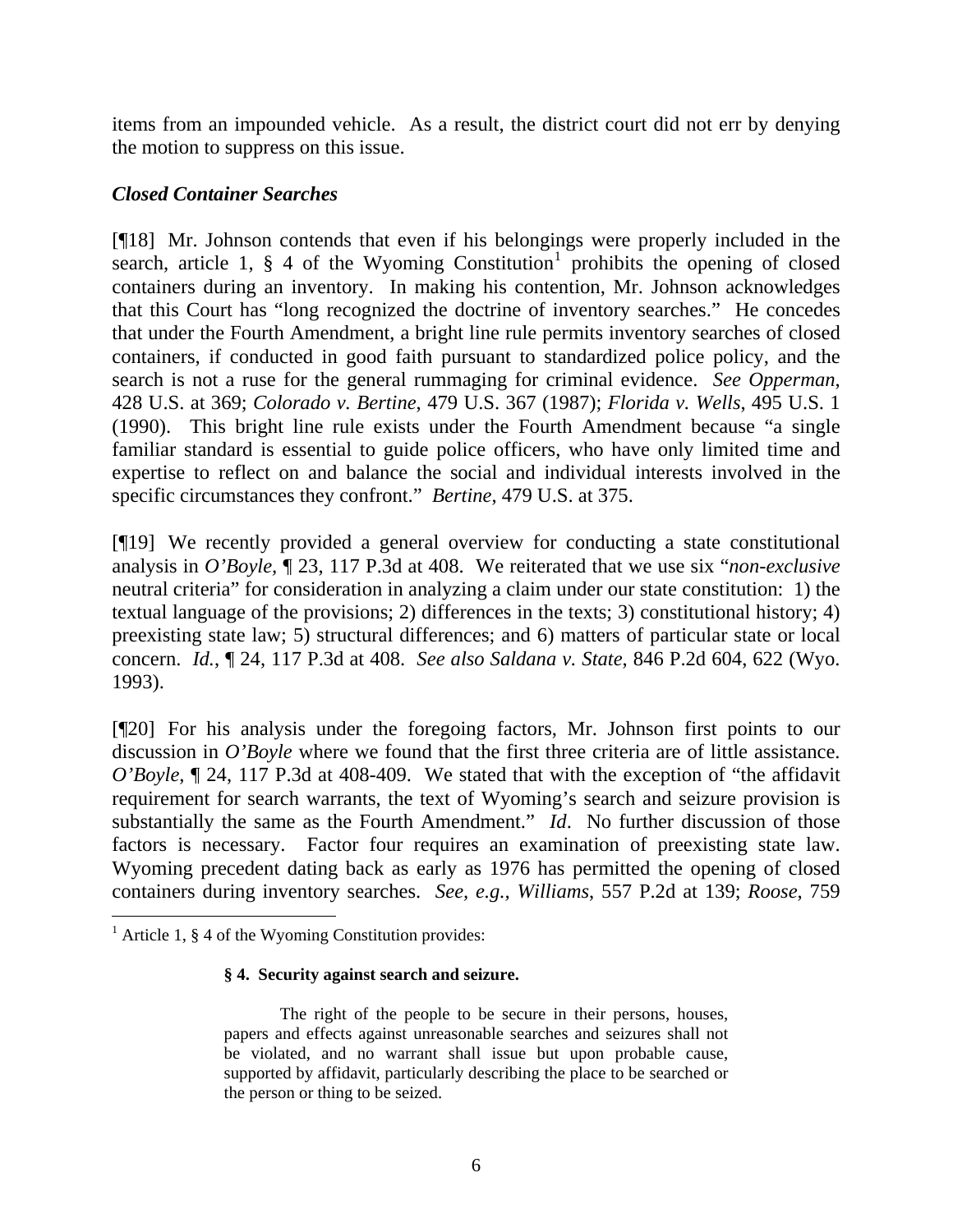P.2d at 483; *Vargas-Rocha*, 891 P.2d at 767; *Perry*, 927 P.2d at 1165-66. Mr. Johnson does not identify any preexisting state law proscribing the opening of closed containers during an inventory search. Mr. Johnson provides no analysis under the fifth factor. As a result, our review is limited to factor six – matters of particular state or local concern.

[¶21] Mr. Johnson refers to our discussion in *O'Boyle* where we found that drug interdiction efforts along Interstate 80 affect an untold number of both interstate and intrastate travelers. *O'Boyle*, ¶ 33, 117 P.3d at 411. Mr. Johnson relies on this discussion to support his contention that permitting police to conduct searches without probable cause or reasonable suspicion of wrongdoing will have a negative impact on tourism. To this effect he states: "If too many people have the uncomfortable and embarrassing experience of having a law enforcement officer rummage through their private belongings, obviously fewer people will choose to drive through Wyoming and spend their money while on vacation."

[¶22] Unlike the situation in *O'Boyle*, we have concluded that the scope of this traffic stop was reasonable. Mr. Johnson was initially pulled over for speeding. After reviewing Mr. Johnson's driver's license and the rental agreement, Trooper Dyer detained Mr. Johnson to investigate his possible unauthorized use of the rental car. Mr. Johnson's concerns relating to a negative impact on tourism are unjustified.

[¶23] In addition to the foregoing factors, Mr. Johnson asks us to consider the precedent of Montana and Alaska that prohibits the examination of closed containers during inventories. *See, e.g., State v. Sawyer*, 571 P.2d 1131 (Mont. 1977), *overruled on other grounds by State v. Long*, 700 P.2d 153 (Mont. 1985); *State v. Daniel*, 589 P.2d 408 (Alaska 1979). He claims that it makes sense to follow that precedent because our constitution is made up of a patchwork of provisions borrowed from western states. Because these states have interpreted their constitutions as prohibiting the opening of closed containers, Mr. Johnson urges this Court to follow suit. We decline to do so. Our constitutional provisions were borrowed from many western states including Idaho, North Dakota and South Dakota. *See, e.g.,* Richard Kenneth Prien, *The Background of the Wyoming Constitution* § 4, at 41 (1956); T.A. Larson, *History of Wyoming* 247 (1990). Those states permit the opening of closed containers during inventory searches authorized under standardized policies. *See State v. Owen*, 2006 Ida. App. LEXIS 40 (Idaho Ct. App. 2006); *State v. Bray*, 834 P.2d 892 (Idaho Ct. App. 1992); *State v. Gregg*, 615 N.W.2d 515 (N.D. 2000); *State v. Kunkel*, 455 N.W.2d 208, 211 (N.D. 1990) (citing *State v. Muralt*, 376 N.W.2d 25 (N.D. 1985)); *State v. Flittie*, 425 N.W.2d 1, 4-6 (S.D. 1988). This additional consideration is insufficient to warrant an expansion of the protections provided by the federal constitution.

[¶24] Upon conducting a state constitutional analysis in this case, we find that the scope of the protection provided by the Wyoming Constitution is the "same as and parallel to" that provided by the federal constitution. *O'Boyle,* ¶ 23, 117 P.3d at 408. Consonant